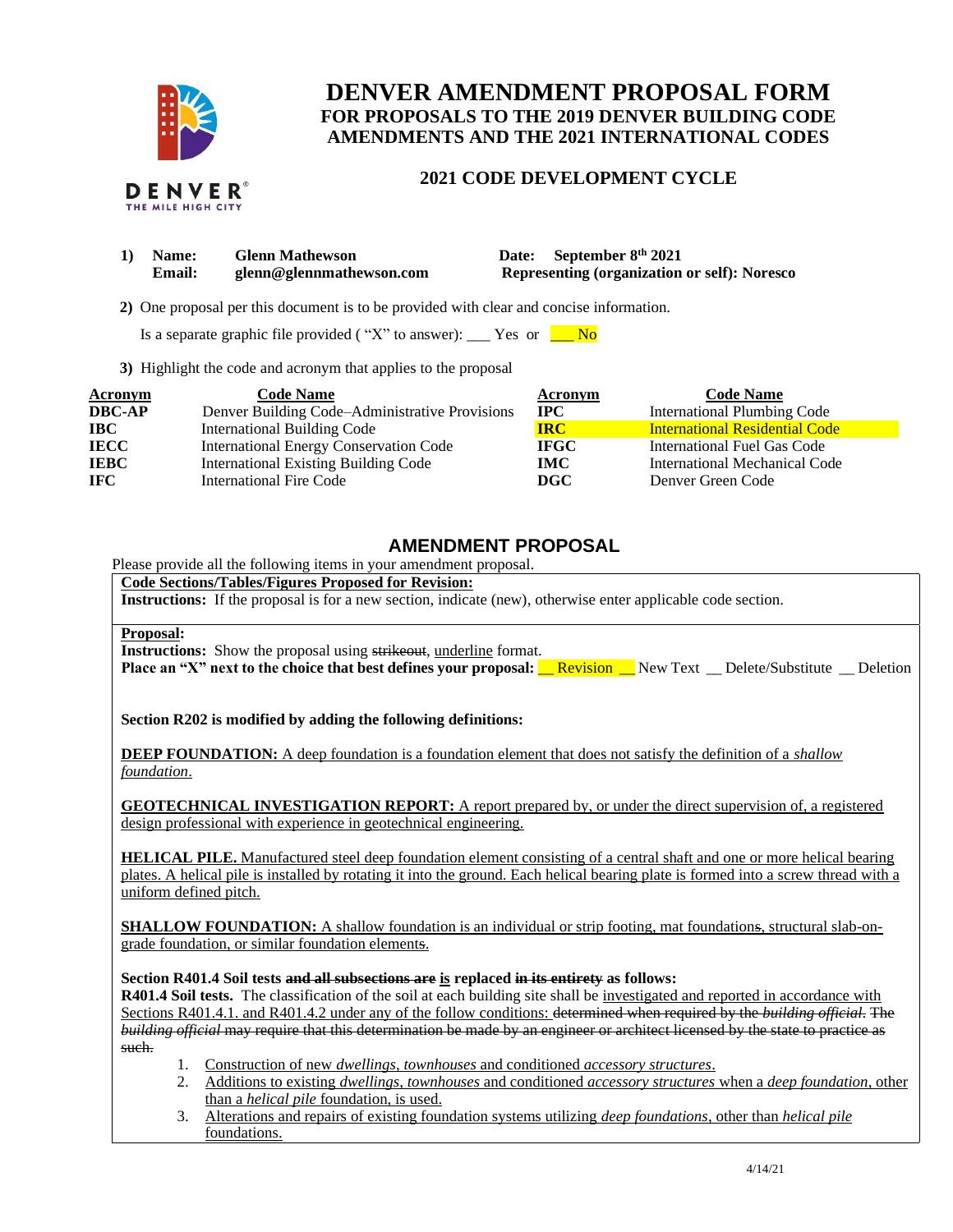- 4. Excavation, benching, or shoring when required by the Denver Building Permit Policy ADMIN 130.2<br>5. When expansive soils or other questionable soils are likely to be present
- When expansive soils or other questionable soils are likely to be present.

**Exception:** Additions, alterations, or repairs to dwellings, townhouses, and conditioned accessory structures shall be permitted to use soil load-bearing values provided in Table R401.4.1 for prescriptive *shallow foundation* design in accordance with this Chapter.

# **Section R401.4.1 Geotechnical evaluation is replaced as follows:**

**R401.4.1 Investigation.** The classification shall be based on observation and any necessary tests of the materials disclosed by borings or excavations made in appropriate locations. Additional studies may be necessary to evaluate soil strength, the effect of moisture variation on soil bearing capacity, compressibility, liquefaction, and expansiveness.

**Exception:** In lieu of a complete geotechnical evaluation and when accepted by the *building official*, the load-bearing values in Table R401.4.1 shall be assumed.

# **Section R401.4.2 Compressible or shifting soil is replaced in its entirety as follows:**

**R401.4.2 Reports.** The soil classification and design bearing capacity shall be determined by a *geotechnical investigation report* and shown on the plans-permit application drawings in accordance with Section R106.1.6, unless the foundation conforms to Table R403.1(1), R403.1(2), or R403.1(3), and Figure R403.1(1) or R403.1.3, as applicable. The *building official* may require submission of a written report of the investigation, which shall include, but need not be limited to, the following information:

- 1. A plot showing the location of the test borings and/or excavations.
- 2. Description and classifications of the materials encountered.
- 3. Elevation of the water table, if encountered.
- 4. Recommendations for foundation type and design criteria, including bearing capacity, provisions to mitigate the effects of expansive soils, provisions to mitigate the effects of liquefaction and soil strength, and the effects of adjacent loads.
- **Expected total and differential settlement.**

## **Section R106.1.6 Information on soil classification is added as follows:**

**R106.1.6 Information on soil classification.** Where required by Section R401.4, a *geotechnical investigative report* shall include the following information and shall be provided in the permit application drawings.

- 1. The date of the report within two years of the date of permit application submittal or within five years of the date of permit application submittal and including a signed and sealed letter by the geotechnical engineering firm of record, confirming the applicability and recommendations in the original report.
- 2. A plot showing the location of the test borings and/or excavations.
- 3. Description and classifications of the materials encountered.
- 4. Elevation of the water table, if encountered.
- 5. Recommendations for foundation type and design criteria, including bearing capacity, provisions to mitigate the effects of expansive soils, provisions to mitigate the effects of liquefaction and soil strength, and the effects of adjacent loads.
- 6. Expected total and differential settlement.

### **Supporting Information (Required):**

All proposals must include a written explanation and justification as to how they address physical, environmental, and/or customary characteristics that are specific to the City and County of Denver. The following questions must be answered for a proposal to be considered.

Purpose: What does your proposal achieve?

This proposal incorporates the intent of Denver Policy IRC R401.4 into the IRC amendments.

Reason: Why is your proposal necessary?

The proposal will make public comprehension of the Denver code more streamline and accurate by not requiring the amended provisions to be compared to and modified by policy.

Substantiation: Why is your proposal valid? (i.e. technical justification)

The goal of this proposal is to retain the intent and purpose of the policy, but in doing so, some modifications were made in order to better fit with the I-Codes and the current amendments.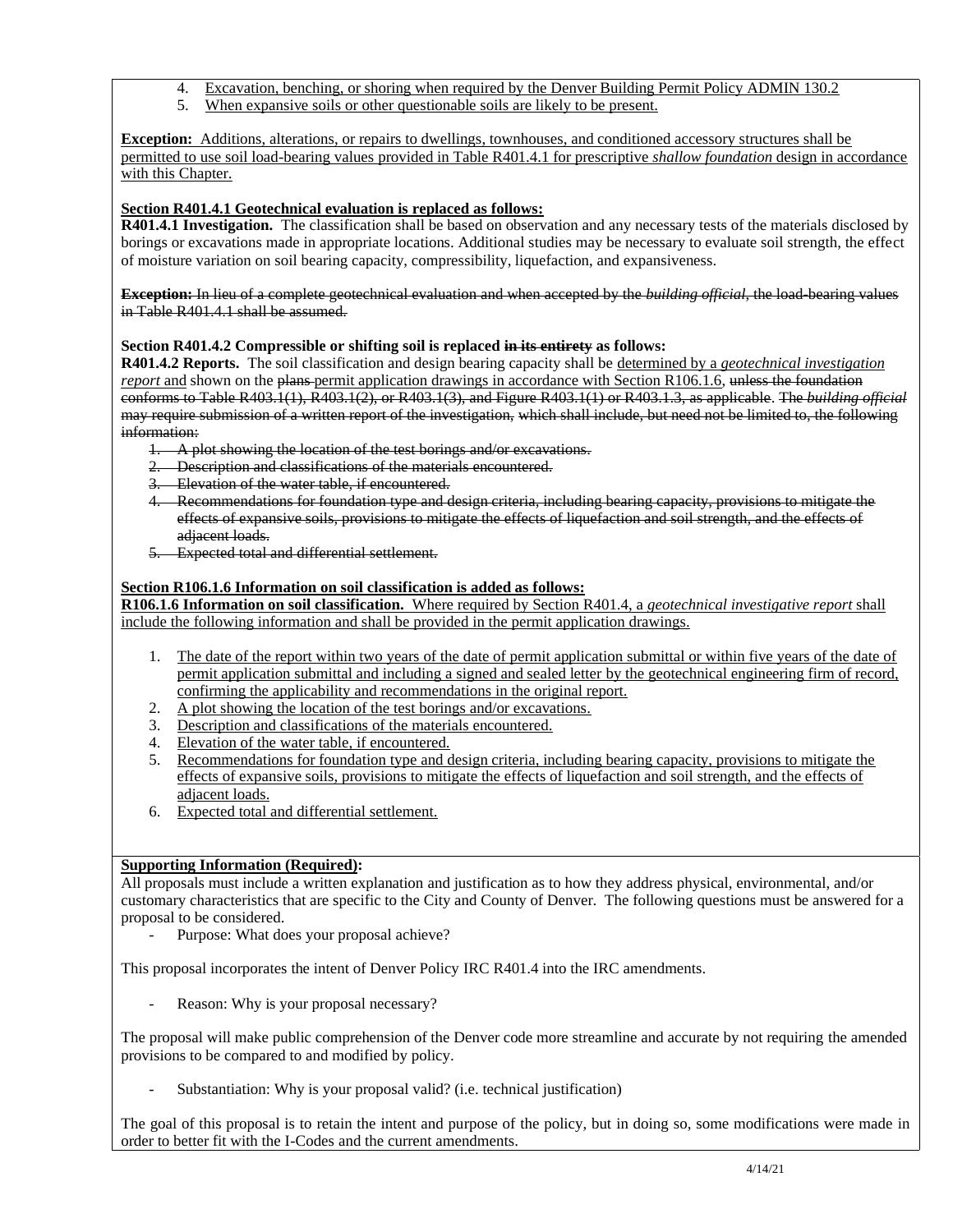The four definitions from the policy have been included in IRC chapter two, yet they were modified so that they match the IBC definitions for the same construction features.

R401.1 was modified to include the list of construction projects from the policy that require a geotechnical report. An exception was added to cover additions, alterations and repairs and to allow the prescriptive soil bearing capacities from IRC table R401.4.1 to be used for prescriptive foundation design using the IRC.

The exception to R401.4.1 was deleted because incorporating the policy clarifies when the report is necessary. The new exception to R401.1 picks up the reference to the IRC Table R401.4.1 for prescriptive bearing capacity.

The information required on the permit application drawings is relocated from R401.4.2 into a new section in the Admin chapter where similar provisions are found. The report requirements from the policy are incorporated into this section in item 1.

**Bibliography and Access to Materials** (as needed when substantiating material is associated with the amendment proposal):

The Denver Policy R401.4 can be found at this link: [https://www.denvergov.org/files/assets/public/community-planning-and](https://www.denvergov.org/files/assets/public/community-planning-and-development/documents/ds/building-codes/policies/irc_401.4.pdf)[development/documents/ds/building-codes/policies/irc\\_401.4.pdf](https://www.denvergov.org/files/assets/public/community-planning-and-development/documents/ds/building-codes/policies/irc_401.4.pdf)

The text of the policy is copied below:

#### **REFERENCE: 2018 International Residential Code (IRC) R401.4 A. APPLICABILITY:**

1. This policy applies to applications for residential construction permits for IRC one- and twofamily dwellings, IRC townhouses, and IRC accessory structures.

### **B. PURPOSE:**

1. To establish when a geotechnical investigation report is required for IRC structures. 2. To outline the timeframe in which a geotechnical investigation report can be accepted for an application for IRC construction permits.

### **C. DEFINITIONS**

1. DEEP FOUNDATION: A foundation that utilizes foundation elements that do not satisfy the definition of a shallow foundation.

2. GEOTECHNICAL INVESTIGATION REPORT: A report prepared by, or under the direct supervision of, a registered design professional with experience in geotechnical engineering. The report shall comply with DBCA Section 401.4.2.

3. HELICAL PIER FOUNDATION: A foundation that utilizes manufactured steel deep foundation elements consisting of a central shaft and one or more helical bearing plates that are installed by rotating the assembly into the ground until a specified torque-based capacity is reached.

4. SHALLOW FOUNDATION: A foundation that utilizes isolated or continuous spread footings, mat foundations, structural slab-on-grade or similar foundation elements.

### **D. SCOPE**

1. A geotechnical investigation report is required for:

a. Construction of new IRC one- and two-family dwellings, and IRC townhouses.

b. Any new construction, addition, alteration, or repair of an IRC structure when a deep foundation system is used, except for a helical pier foundation.

c. Any new construction, addition, alteration, or repair of an IRC structure when required by policy ADMIN 130.2A for excavation, benching or shoring.

d. All construction when expansive soils or other questionable soil characteristics are likely to be present at the project site.

### **Current Geotechnical Investigation Report**